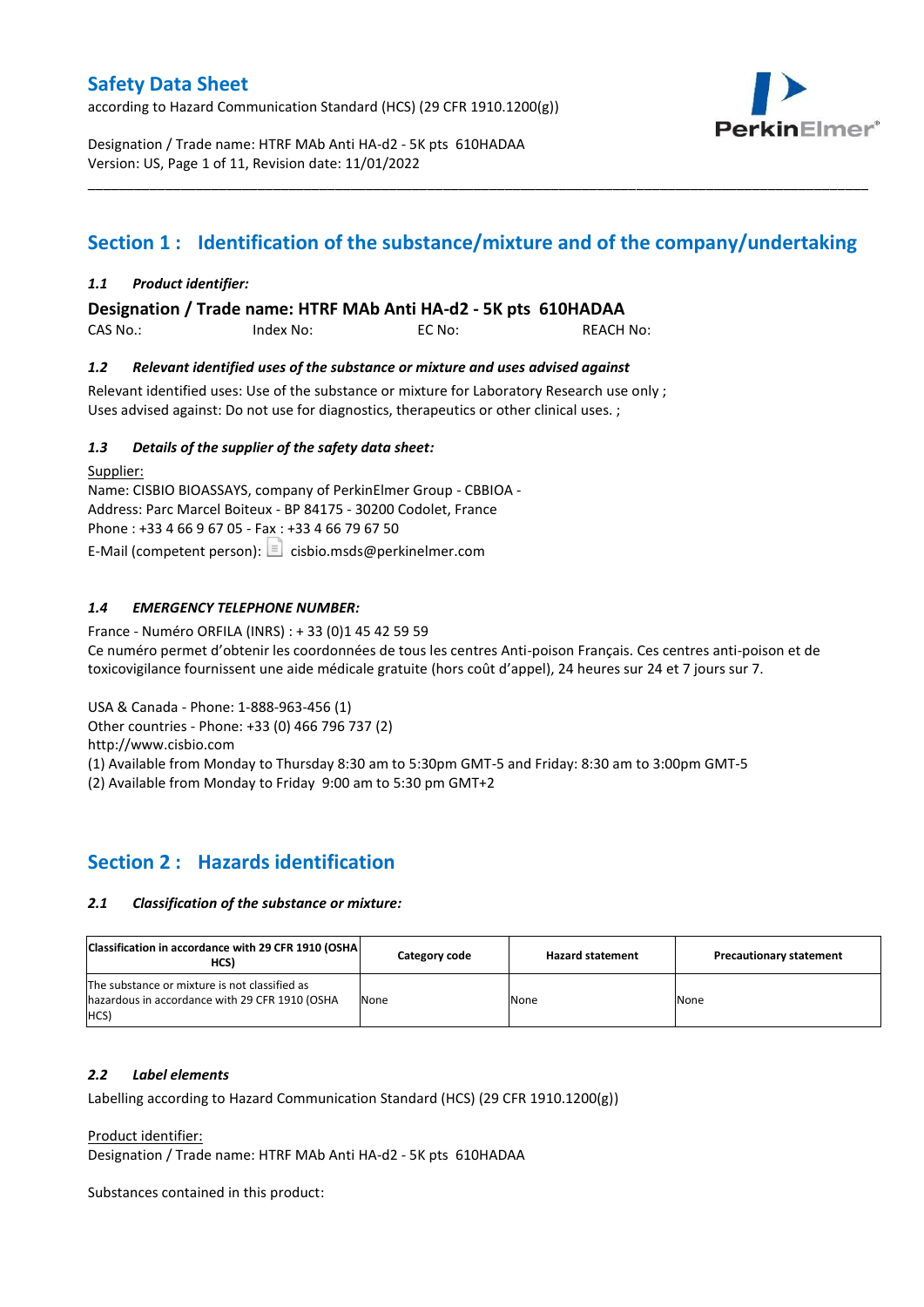according to Hazard Communication Standard (HCS) (29 CFR 1910.1200(g))

Designation / Trade name: HTRF MAb Anti HA-d2 - 5K pts 610HADAA Version: US, Page 2 of 11, Revision date: 11/01/2022



Hazard pictograms

Signal word:

Hazard and precautionary statements:

#### *2.3 Other hazards*

The mixture does not contain substances classified as 'Substances of Very High Concern' (SVHC) >= 0.1% published by the European CHemicals Agency (ECHA) under article 57 of REACH. The mixture satisfies neither the PBT nor the vPvB criteria for mixtures in accordance with annexe XIII of the REACH regulations EC 1907/2006. ;

\_\_\_\_\_\_\_\_\_\_\_\_\_\_\_\_\_\_\_\_\_\_\_\_\_\_\_\_\_\_\_\_\_\_\_\_\_\_\_\_\_\_\_\_\_\_\_\_\_\_\_\_\_\_\_\_\_\_\_\_\_\_\_\_\_\_\_\_\_\_\_\_\_\_\_\_\_\_\_\_\_\_\_\_\_\_\_\_\_\_\_\_\_\_\_\_\_\_\_\_\_

Adverse human health effects: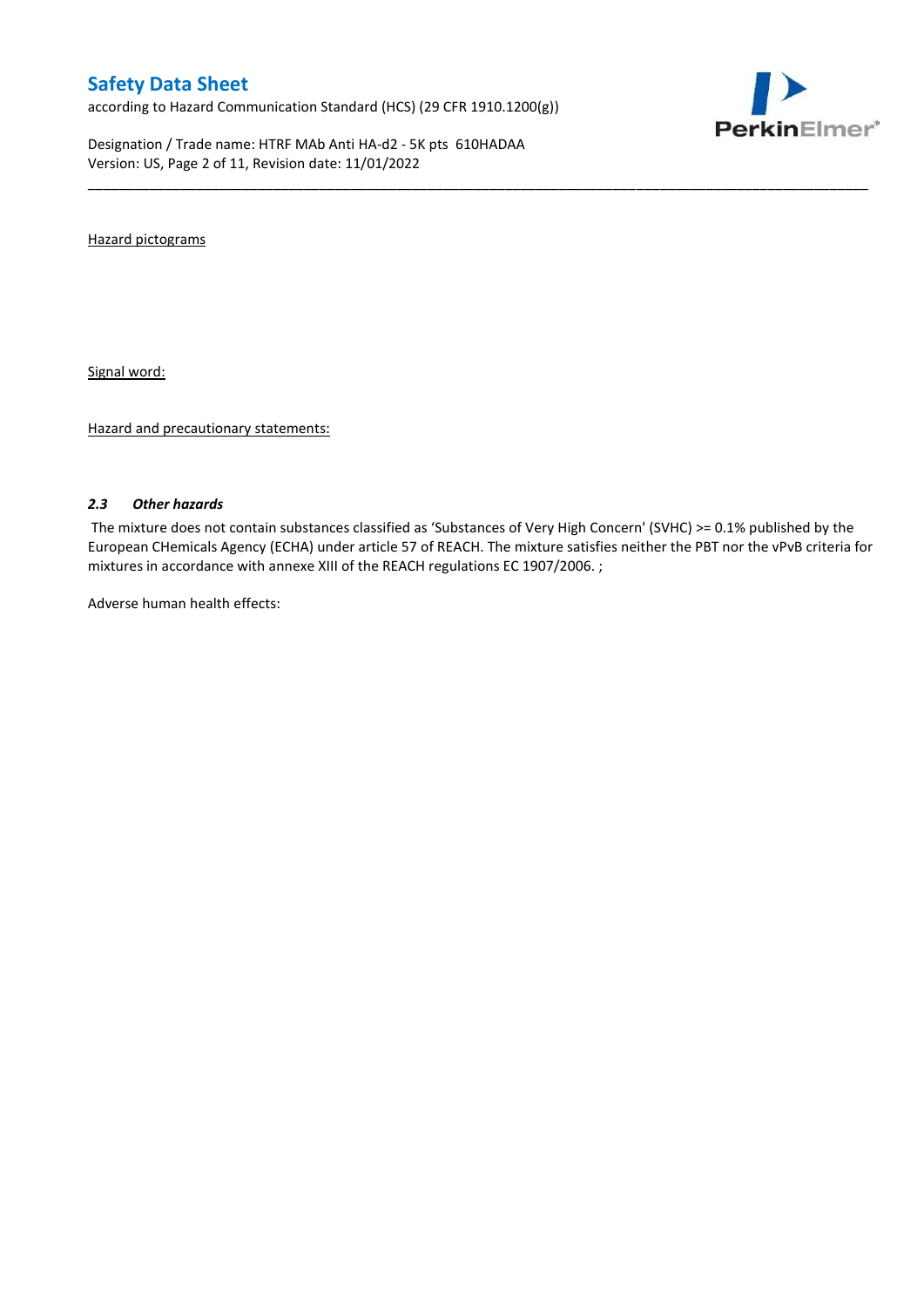according to Hazard Communication Standard (HCS) (29 CFR 1910.1200(g))



Designation / Trade name: HTRF MAb Anti HA-d2 - 5K pts 610HADAA Version: US, Page 3 of 11, Revision date: 11/01/2022

### **Section 3 : Composition/information on ingredients**

### *3.2 Mixtures*

Hazardous ingredients:

This mixture does not contain any hazardous substances at the concentration limits given in Regulation (EC) No. 1272/2008 and OSHA Hazard Communication Standard 29 CFR 1910.1200.

\_\_\_\_\_\_\_\_\_\_\_\_\_\_\_\_\_\_\_\_\_\_\_\_\_\_\_\_\_\_\_\_\_\_\_\_\_\_\_\_\_\_\_\_\_\_\_\_\_\_\_\_\_\_\_\_\_\_\_\_\_\_\_\_\_\_\_\_\_\_\_\_\_\_\_\_\_\_\_\_\_\_\_\_\_\_\_\_\_\_\_\_\_\_\_\_\_\_\_\_\_

Additional information:

Full text of H- and EUH-phrases: see SECTION 16.

### **Section 4 : First aid measures**

### *4.1 Description of first aid measures*

**General information**: Do not leave affected person unattended. ; Remove affected person from the danger area and lay down. ;

**Following inhalation**: In case of respiratory tract irritation, consult a physician. ; Provide fresh air. ;

**Following skin contact**:After contact with skin, wash immediately with water ; Remove contaminated clothing ;

**Following eye contact**: After contact with the eyes, rinse with water with the eyelids open for a sufficient length of time, then consult an ophthalmologist immediately. ;

**Following ingestion**: Do NOT induce vomiting. ; Give nothing to eat or drink. ; If accidentally swallowed rinse the mouth with plenty of water (only if the person is conscious) and obtain immediate medical attention. ; **Self-protection of the first aider**:

#### *4.2 Most important symptoms and effects, both acute and delayed*

Symptoms: No known symptoms to date. ; Effects:

### *4.3 Indication of any immediate medical attention and special treatment needed*

Notes for the doctor:

# **Section 5 : Firefighting measures**

#### *5.1 Extinguishing media:*

Suitable extinguishing media: This product is not flammable. Use extinguishing agent suitable for type of surrounding fire ;

#### *5.2 Special hazards arising from the substance or mixture*

Hazardous combustion products: /

### *5.3 Advice for fire-fighters*

Wear Protective clothing. ; Additional information: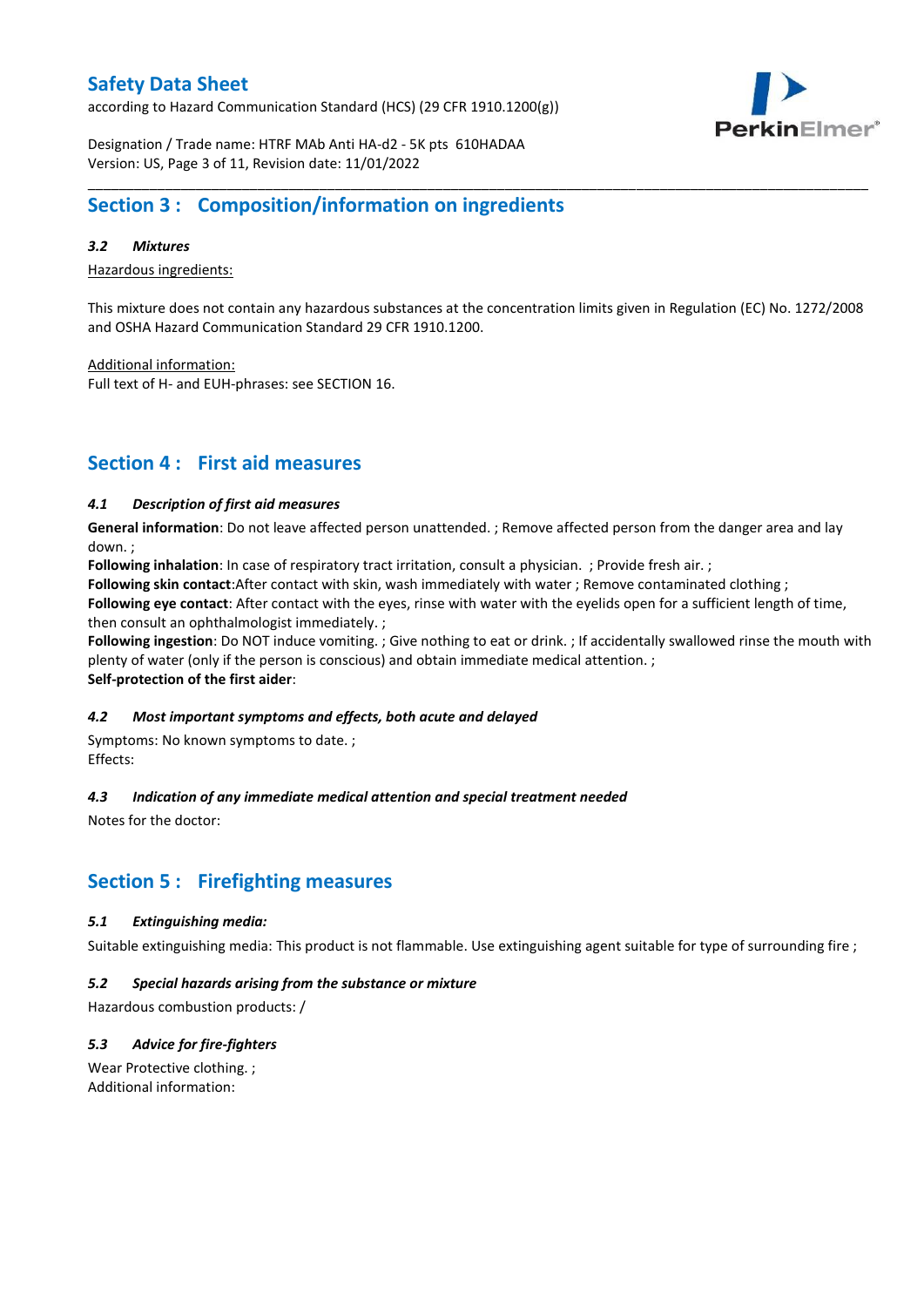according to Hazard Communication Standard (HCS) (29 CFR 1910.1200(g))



Designation / Trade name: HTRF MAb Anti HA-d2 - 5K pts 610HADAA Version: US, Page 4 of 11, Revision date: 11/01/2022

### **Section 6 : Accidental release measures**

### *6.1 Personal precautions, protective equipment and emergency procedures*

Emergency procedures: Provide adequate ventilation. ; Emergency procedures: Remove persons to safety. ; Personal precautions: Use personal protection equipment (see section 8). ;

\_\_\_\_\_\_\_\_\_\_\_\_\_\_\_\_\_\_\_\_\_\_\_\_\_\_\_\_\_\_\_\_\_\_\_\_\_\_\_\_\_\_\_\_\_\_\_\_\_\_\_\_\_\_\_\_\_\_\_\_\_\_\_\_\_\_\_\_\_\_\_\_\_\_\_\_\_\_\_\_\_\_\_\_\_\_\_\_\_\_\_\_\_\_\_\_\_\_\_\_\_

### *6.2 Environmental precautions*

Do not allow to enter into surface water or drains. ; Ensure all waste water is collected and treated via a waste water treatment plant. ;

#### *6.3 Methods and material for containment and cleaning up*

For cleaning up: Suitable material for taking up: Absorbing material, organic ; Other information:

### *6.4 Reference to other sections*

Additional information:

# **Section 7 : Handling and storage**

### *7.1 Precautions for safe handling*

#### Protective measures:

Advice on safe handling: Avoid contact with skin, eyes and clothes. ; Avoid: Eye contact ; Avoid: Generation/formation of aerosols ; Avoid: Skin contact ; Avoid: inhalation ; In the immediate working surroundings there must be: Emergency shower installed ; In the immediate working surroundings there must be: Provide eye shower and label its location conspicuously; Wash contaminated clothing immediately. ;

Fire preventions:

Do not eat, drink or smoke in areas where reagents are handled. ; Do not pipet by mouth ; Wear suitable one-way gloves at work ;

Advice on general occupational hygiene : Handle in accordance with good industrial hygiene and safety practice ; Observe technical data sheet. ; Remove contaminated, saturated clothing. ; Wash hands before breaks and after work. ;

### *7.2 Conditions for safe storage, including any incompatibilities*

Requirements for storage rooms and vessels: Keep container tightly closed. ; Keep-store only in original container or in properly labeled containers ; Hints on storage assembly: Materials to avoid:

Further information on storage conditions:

### *7.3 Specific end uses:*

Recommendations on specific end uses: Observe technical data sheet. ;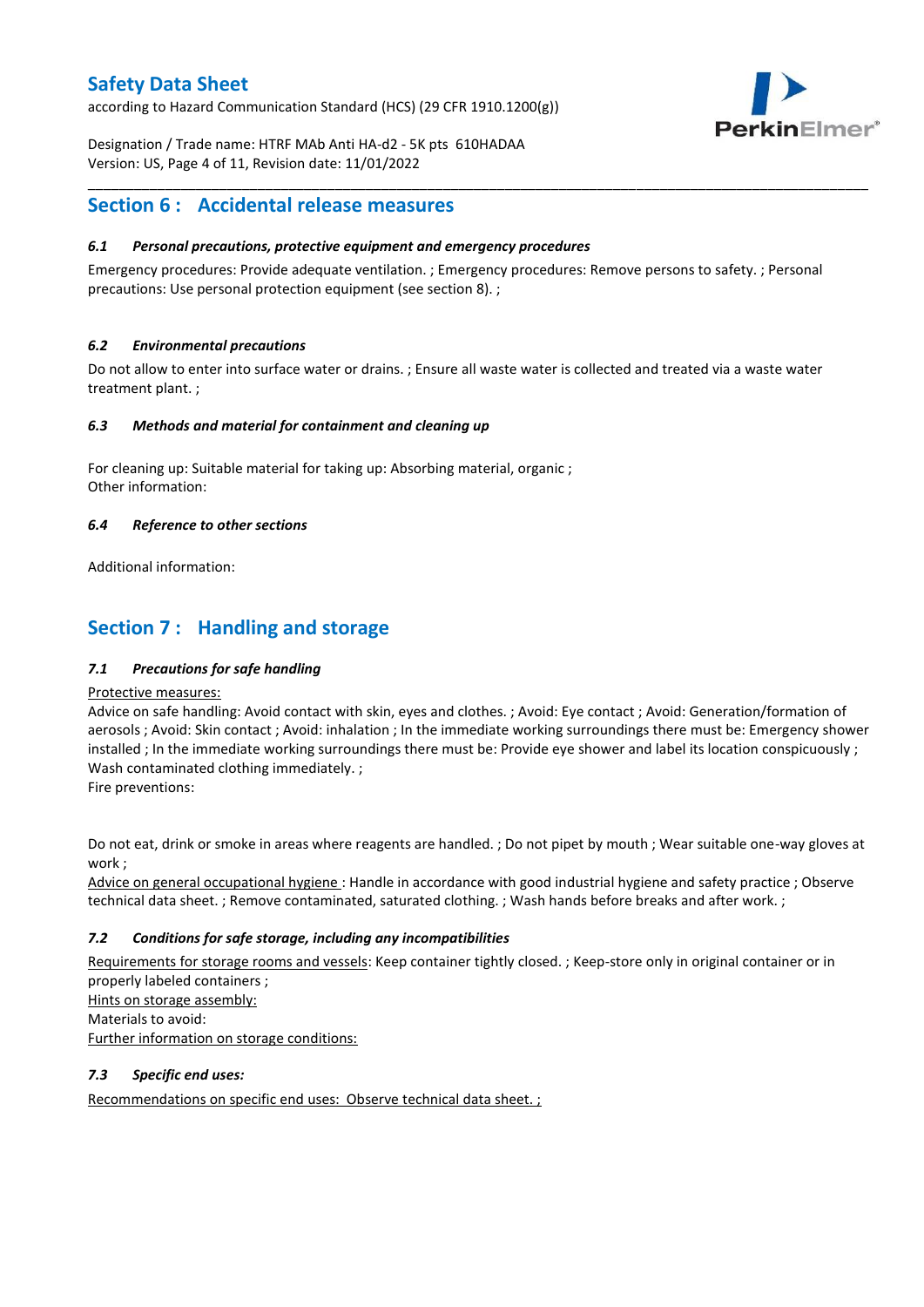according to Hazard Communication Standard (HCS) (29 CFR 1910.1200(g))



Designation / Trade name: HTRF MAb Anti HA-d2 - 5K pts 610HADAA Version: US, Page 5 of 11, Revision date: 11/01/2022

# **Section 8 : Exposure controls/personal protection**

### *8.1 Control parameters*

Preliminary remark:

- 8.1.1 Occupational exposure limits:
	- OSHA (USA)

### 8.1.2 DNEL/PNEC-values:

- DNEL worker
- DNEL consumer
- **PNFC**

#### *8.2 Exposure controls*

8.2.1 Appropriate engineering controls:

Technical measures and appropriate working operations should be given priority over the use of personal protective equipment. See section 7

\_\_\_\_\_\_\_\_\_\_\_\_\_\_\_\_\_\_\_\_\_\_\_\_\_\_\_\_\_\_\_\_\_\_\_\_\_\_\_\_\_\_\_\_\_\_\_\_\_\_\_\_\_\_\_\_\_\_\_\_\_\_\_\_\_\_\_\_\_\_\_\_\_\_\_\_\_\_\_\_\_\_\_\_\_\_\_\_\_\_\_\_\_\_\_\_\_\_\_\_\_

8.2.2 Personal protective equipment:

Eye / Face protection: Safety glasses with side-shields ;

Skin protection: Gloves ; Laboratory coats ;

Respiratory protection:Ensure adequate ventilation ;

Thermal hazards:

8.2.3 Environmental exposure controls:

Consumer exposure control

Measures related to consumer uses of the substance (as such or in mixtures): Measures related to the service life of the substance in articles:

# **Section 9 : Physical and chemical properties**

#### *9.1 Information on basic physical and chemical properties*

**A**ppearance

| <u>rippedrunce</u>    |        |
|-----------------------|--------|
| Physical state        | Liguid |
| Colour                | Blue ; |
| Odour                 |        |
| Odour threshold (ppm) |        |

|                    | Value | Concentration<br>(mol/L) | Method | Temperature (°C) | Pressure (kPa) | Remark |
|--------------------|-------|--------------------------|--------|------------------|----------------|--------|
| pН                 |       |                          |        |                  |                |        |
| Melting point (°C) |       |                          |        |                  |                |        |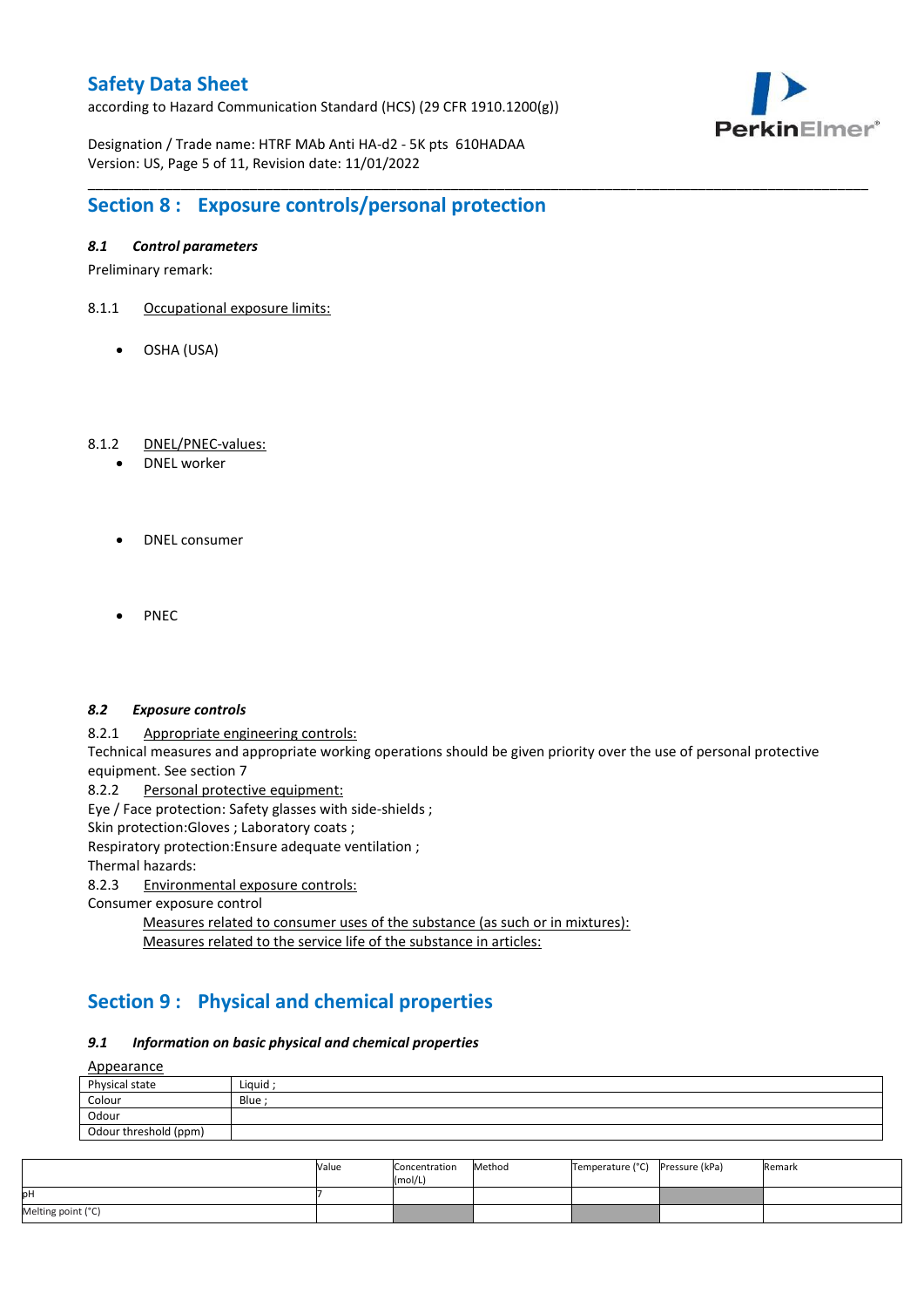according to Hazard Communication Standard (HCS) (29 CFR 1910.1200(g))



Designation / Trade name: HTRF MAb Anti HA-d2 - 5K pts 610HADAA Version: US, Page 6 of 11, Revision date: 11/01/2022

| Freezing point (°C)                                         |                              |                                                                                                                                                                                                                                                                                        |  |  |  |
|-------------------------------------------------------------|------------------------------|----------------------------------------------------------------------------------------------------------------------------------------------------------------------------------------------------------------------------------------------------------------------------------------|--|--|--|
|                                                             |                              |                                                                                                                                                                                                                                                                                        |  |  |  |
|                                                             |                              |                                                                                                                                                                                                                                                                                        |  |  |  |
| Evaporation rate (kg/m <sup>2</sup> /h)                     |                              |                                                                                                                                                                                                                                                                                        |  |  |  |
| Flammability (type: ) (%)                                   |                              |                                                                                                                                                                                                                                                                                        |  |  |  |
| Upper/lower<br>flammability or explosive                    | Upper explosive limit<br>(%) |                                                                                                                                                                                                                                                                                        |  |  |  |
|                                                             | Lower explosive limit (%)    |                                                                                                                                                                                                                                                                                        |  |  |  |
| Vapour pressure (kPa)                                       |                              |                                                                                                                                                                                                                                                                                        |  |  |  |
| Vapour density (g/cm <sup>3</sup> )                         |                              |                                                                                                                                                                                                                                                                                        |  |  |  |
|                                                             |                              |                                                                                                                                                                                                                                                                                        |  |  |  |
| Densities                                                   |                              |                                                                                                                                                                                                                                                                                        |  |  |  |
|                                                             |                              |                                                                                                                                                                                                                                                                                        |  |  |  |
| Critical density (g/cm <sup>3</sup> )                       |                              |                                                                                                                                                                                                                                                                                        |  |  |  |
| Solubility (Type: ) (g/L)                                   |                              |                                                                                                                                                                                                                                                                                        |  |  |  |
| Partition coefficient (log Pow)<br>n-octanol/water at pH :  |                              |                                                                                                                                                                                                                                                                                        |  |  |  |
| Auto-ignition temperature (°C)                              |                              |                                                                                                                                                                                                                                                                                        |  |  |  |
| Decomposition temperature (°C)<br>Decomposition energy : kJ |                              |                                                                                                                                                                                                                                                                                        |  |  |  |
|                                                             |                              |                                                                                                                                                                                                                                                                                        |  |  |  |
|                                                             |                              |                                                                                                                                                                                                                                                                                        |  |  |  |
|                                                             |                              |                                                                                                                                                                                                                                                                                        |  |  |  |
|                                                             |                              |                                                                                                                                                                                                                                                                                        |  |  |  |
|                                                             |                              | Initial boiling point/boiling range (°C)<br>Density (g/cm <sup>3</sup> )<br>Relative density (g/cm <sup>3</sup> )<br>Bulk density (g/cm <sup>3</sup> )<br>Viscosity, dynamic (poiseuille)<br>Viscosity, cinematic (cm <sup>3</sup> /s)<br>Explosive properties<br>Oxidising properties |  |  |  |

### *9.2 Other information:*

No other relevant data available

# **Section 10 : Stability and reactivity**

#### *10.1 Reactivity*

This material is considered to be non-reactive under normal use conditions. ;

#### *10.2 Chemical stability*

- *10.3 Possibility of hazardous reactions*
- *10.4 Conditions to avoid:*

#### *10.5 Incompatible materials:*

### *10.6 Hazardous decomposition products:*

Does not decompose when used for intended uses. ; Thermal decomposition can lead to the escape of irritating gases and vapors. ;

### **Section 11 : Toxicological information**

Toxicokinetics, metabolism and distribution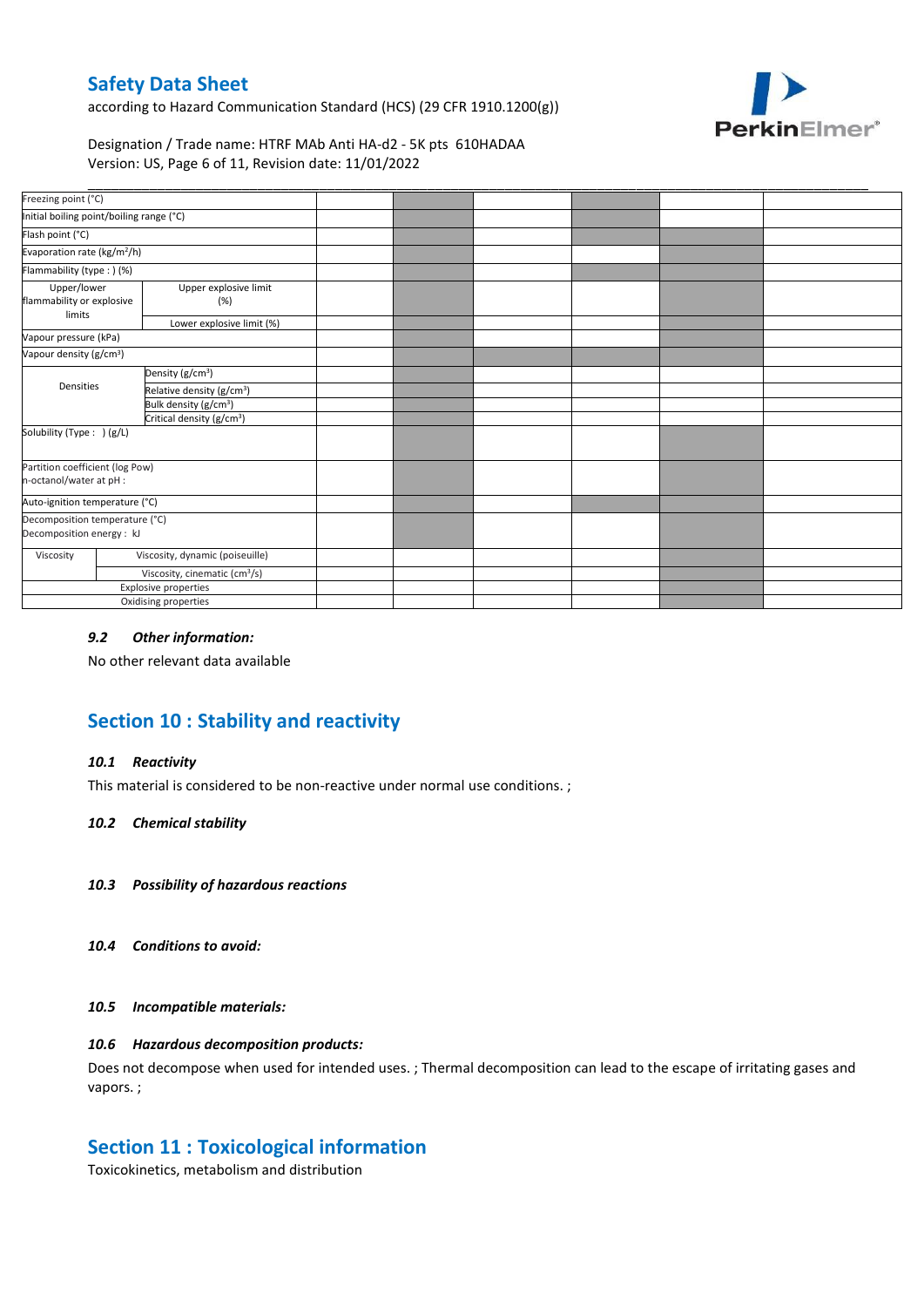according to Hazard Communication Standard (HCS) (29 CFR 1910.1200(g))

\_\_\_\_\_\_\_\_\_\_\_\_\_\_\_\_\_\_\_\_\_\_\_\_\_\_\_\_\_\_\_\_\_\_\_\_\_\_\_\_\_\_\_\_\_\_\_\_\_\_\_\_\_\_\_\_\_\_\_\_\_\_\_\_\_\_\_\_\_\_\_\_\_\_\_\_\_\_\_\_\_\_\_\_\_\_\_\_\_\_\_\_\_\_\_\_\_\_\_\_\_

Designation / Trade name: HTRF MAb Anti HA-d2 - 5K pts 610HADAA Version: US, Page 7 of 11, Revision date: 11/01/2022



### *11.1 Information on toxicological effects*

Substances

**Acute toxicity**

Animal data: Acute oral toxicity:

Acute dermal toxicity:

Acute inhalative toxicity:

Practical experience / human evidence: Assessment / Classification: General Remark:

#### **•** Skin corrosion/irritation

Animal data:

In-vitro skin test method: In-vitro skin test result:

Assessment / Classification:

**Eye damage/irritation**

Animal data:

In vitro eye test method: In vitro eye test result: Assessment / Classification:

> C**MR effects (carcinogenity, mutagenicity and toxicity for reproduction)** o Germ cell mutagenicity:

Animal data:

Assessment / Classification:

o Carcinogenicity

Practical experience / human evidence: Animal data:

Other information: Assessment / Classification:

o Reproductive toxicity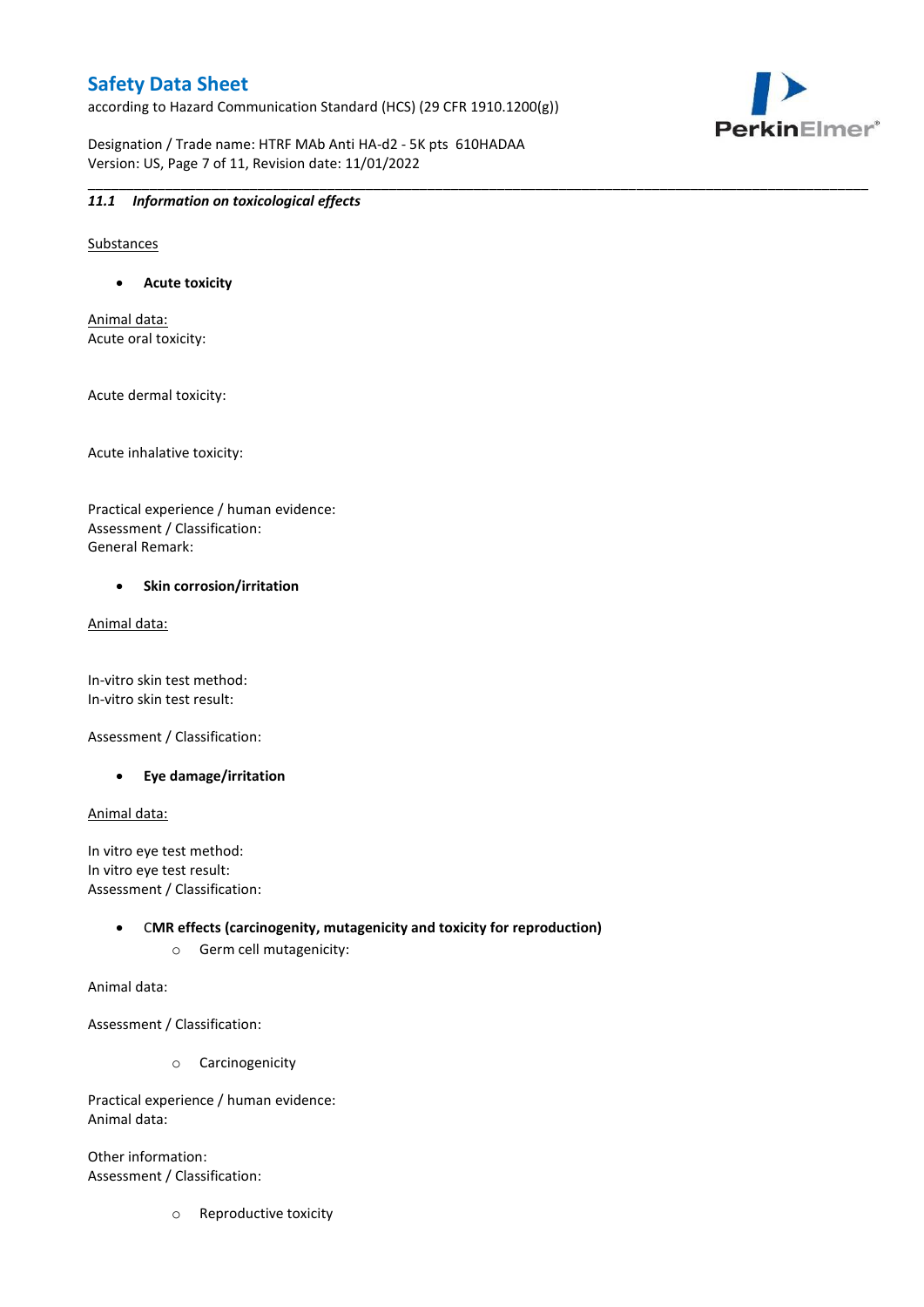according to Hazard Communication Standard (HCS) (29 CFR 1910.1200(g))



Designation / Trade name: HTRF MAb Anti HA-d2 - 5K pts 610HADAA Version: US, Page 8 of 11, Revision date: 11/01/2022

\_\_\_\_\_\_\_\_\_\_\_\_\_\_\_\_\_\_\_\_\_\_\_\_\_\_\_\_\_\_\_\_\_\_\_\_\_\_\_\_\_\_\_\_\_\_\_\_\_\_\_\_\_\_\_\_\_\_\_\_\_\_\_\_\_\_\_\_\_\_\_\_\_\_\_\_\_\_\_\_\_\_\_\_\_\_\_\_\_\_\_\_\_\_\_\_\_\_\_\_\_ Practical experience / human evidence: Animal data:

Other information: Assessment / Classification:

Overall assessment on CMR properties:

- **Specific target organ toxicity (single exposure)**
	- o STOT SE 1 and 2

Animal data:

Other information:

o STOT SE 3

Practical experience / human evidence:

Other information: Assessment / Classification:

#### **Specific target organ toxicity (repeated exposure)**

Practical experience / human evidence: Animal data:

Assessment / Classification: Other information

**Aspiration hazard**

Practical experience / human evidence: Experimental data: viscosity data: see SECTION 9. Assessment / Classification: Remark:

11.1.1 Mixtures No toxicological information is available for the mixture itself

# **Section 12 : Ecological information**

In case that test data regarding one endpoint/differentiation exist for the mixture itself, the classification is carried out according to the substance criteria (excluding biodegradation and bioaccumulation). If no test data exist, the criteria for mixture classification has to be used (calculation method); in this case the toxicological data of the ingredients are shown.

#### *12.1 Aquatic toxicity:*

Acute (short-term) fish toxicity

Chronic (long-term) fish toxicity

Acute (short-term) toxicity to crustacea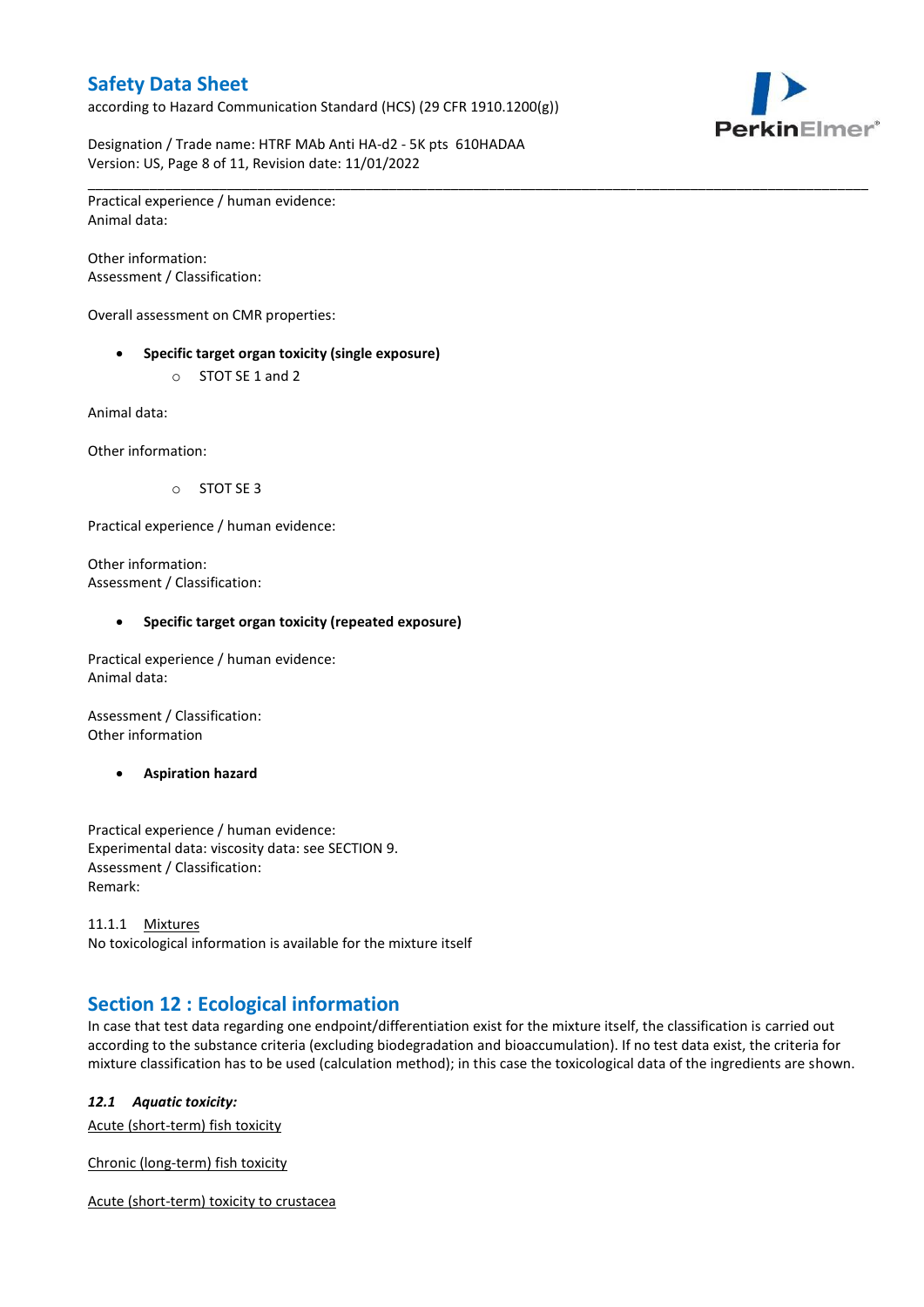according to Hazard Communication Standard (HCS) (29 CFR 1910.1200(g))

\_\_\_\_\_\_\_\_\_\_\_\_\_\_\_\_\_\_\_\_\_\_\_\_\_\_\_\_\_\_\_\_\_\_\_\_\_\_\_\_\_\_\_\_\_\_\_\_\_\_\_\_\_\_\_\_\_\_\_\_\_\_\_\_\_\_\_\_\_\_\_\_\_\_\_\_\_\_\_\_\_\_\_\_\_\_\_\_\_\_\_\_\_\_\_\_\_\_\_\_\_



Designation / Trade name: HTRF MAb Anti HA-d2 - 5K pts 610HADAA Version: US, Page 9 of 11, Revision date: 11/01/2022

### Chronic (long-term) toxicity to crustacea

Acute (short-term) toxicity to algae and cyanobacteria

Toxicity to microorganisms and other aquatic plants / organisms

Assessment / Classification:

### *12.2 Persistence and degradability* Biodegradation:

Abiotic Degradation:

Assessment / Classification:

### *12.3 Bioaccumulative potential*

Bioconcentration factor (BCF):

### *12.4 Mobility in soil*

- *12.5 Results of PBT and vPvB assessment*
- *12.6 Other adverse effects:*

Additional ecotoxicological information:

# **Section 13 : Disposal considerations**

#### *13.1 Waste treatment methods*

Waste treatment options: Dispose of waste according to applicable legislation. ;

Other disposal recommendations: Additional information:

# **Section 14 : Transport information**

#### ADR/RID/AND/IMDG/IATA

| UN No.                     |  |
|----------------------------|--|
| UN Proper shipping name    |  |
| Transport hazard class(es) |  |
| Hazard label(s)            |  |
|                            |  |
| Packing group              |  |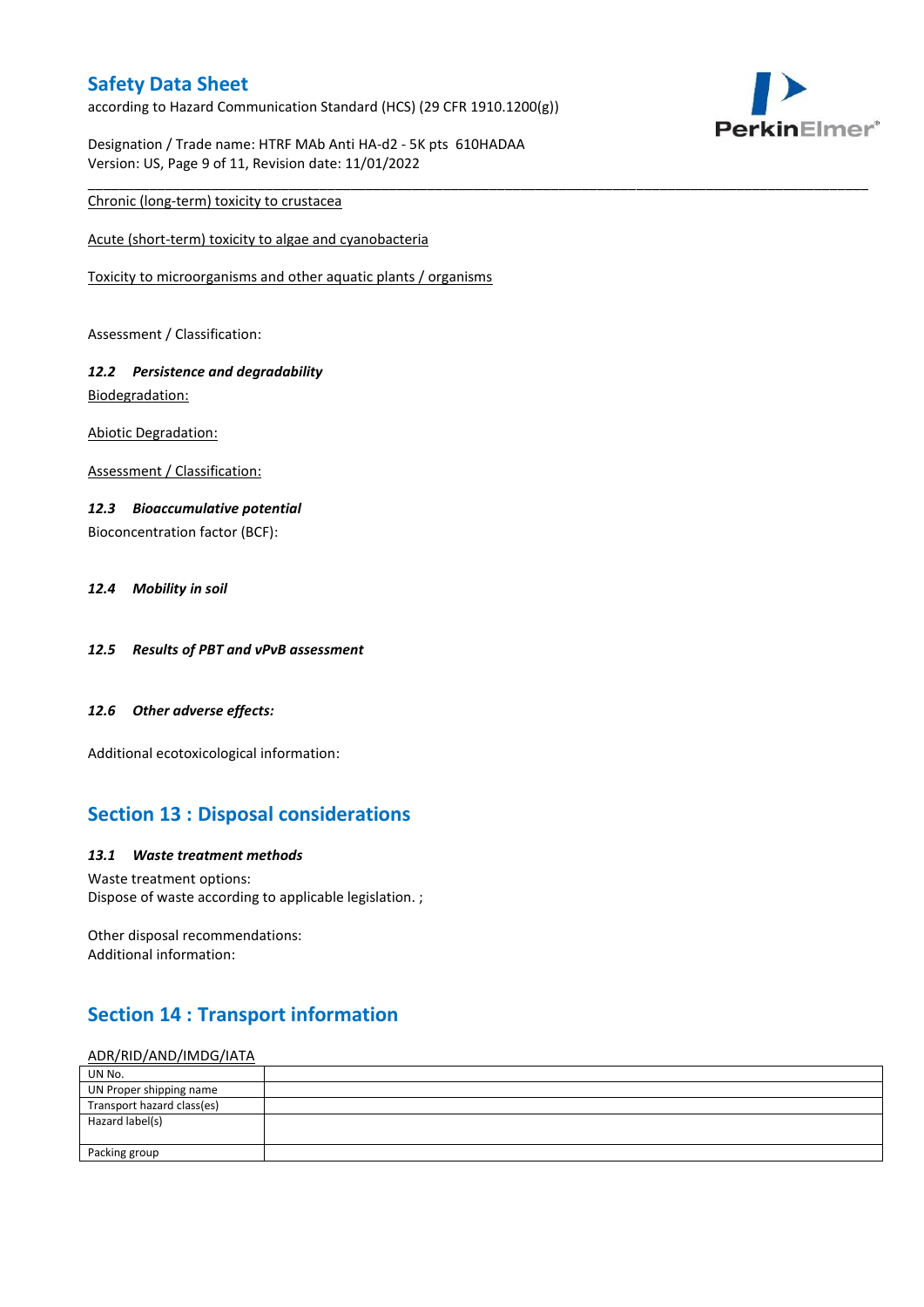according to Hazard Communication Standard (HCS) (29 CFR 1910.1200(g))



Designation / Trade name: HTRF MAb Anti HA-d2 - 5K pts 610HADAA Version: US, Page 10 of 11, Revision date: 11/01/2022

### *Transport in bulk according to Annex II of MARPOL 73/78 and the IBC Code*

\_\_\_\_\_\_\_\_\_\_\_\_\_\_\_\_\_\_\_\_\_\_\_\_\_\_\_\_\_\_\_\_\_\_\_\_\_\_\_\_\_\_\_\_\_\_\_\_\_\_\_\_\_\_\_\_\_\_\_\_\_\_\_\_\_\_\_\_\_\_\_\_\_\_\_\_\_\_\_\_\_\_\_\_\_\_\_\_\_\_\_\_\_\_\_\_\_\_\_\_\_

Land transport (ADR/RID) Classification code ADR: Special Provisions for ADR/RID:<br>
Limited quantities for ADR/RID: Excepted Quantities for ADR/RI Excepted Quantities for ADR/RID: Packing Instructions for ADR/RID: Special packing provisions for ADR/RID: Mixed packing provisions: Portable tanks and bulk containers Instructions: Portable tanks and bulk containers Special Provisions: ADR Tank Code: ADR Tank special provisions: Vehicle for tank carriage:  $S$  Special provisions for carriage Packages: Special provisions for carriage Bulk: Special provisions for carriage for loading, unloading and handling: Special Provisions for carriage Operation: Hazard identification No: Transport category (Tunnel restriction code): Sea transport (IMDG) Marine Pollutant: Subsidiary risk(s) for IMDG: Packing provisions for IMDG: Limited quantities for IMDG: Packing instructions for IMDG: IBC Instructions: IBC Provisions: IMO tank instructions: UN tank instructions: Tanks and bulk Provisions: EmS : Stowage and segregation for IMDG: Properties and observations: Inland waterway transport (ADN) Classification Code ADN: Special Provisions ADN: Limited quantities ADN: Excepted quantities ADN: Carriage permitted: Carriage permitted: Provisions concerning loading and unloading: Provisions concerning carriage: Number of blue cones/lights: Remark: Air transport (ICAO-TI / IATA-DGR) Subsidiary risk for IATA: Excepted quantity for IATA: Passenger and Cargo Aircraft Limited Quantities Packing Instructions: Passenger and Cargo Aircraft Limited Quantities Maximal Net Quantity : Passenger and Cargo Aircraft Packaging Instructions : Passenger and Cargo Aircraft Maximal Net Quantity : Cargo Aircraft only Packaging Instructions : Cargo Aircraft only Maximal Net Quantity : ERG code: Special Provisions for IATA:

# **Section 15 : Regulatory information**

#### *15.1 Safety, health and environmental regulations/legislation specific for the substance or mixture*

#### *15.2 Chemical Safety Assessment:*

For the following substances of this mixture a chemical safety assessment has been carried out :